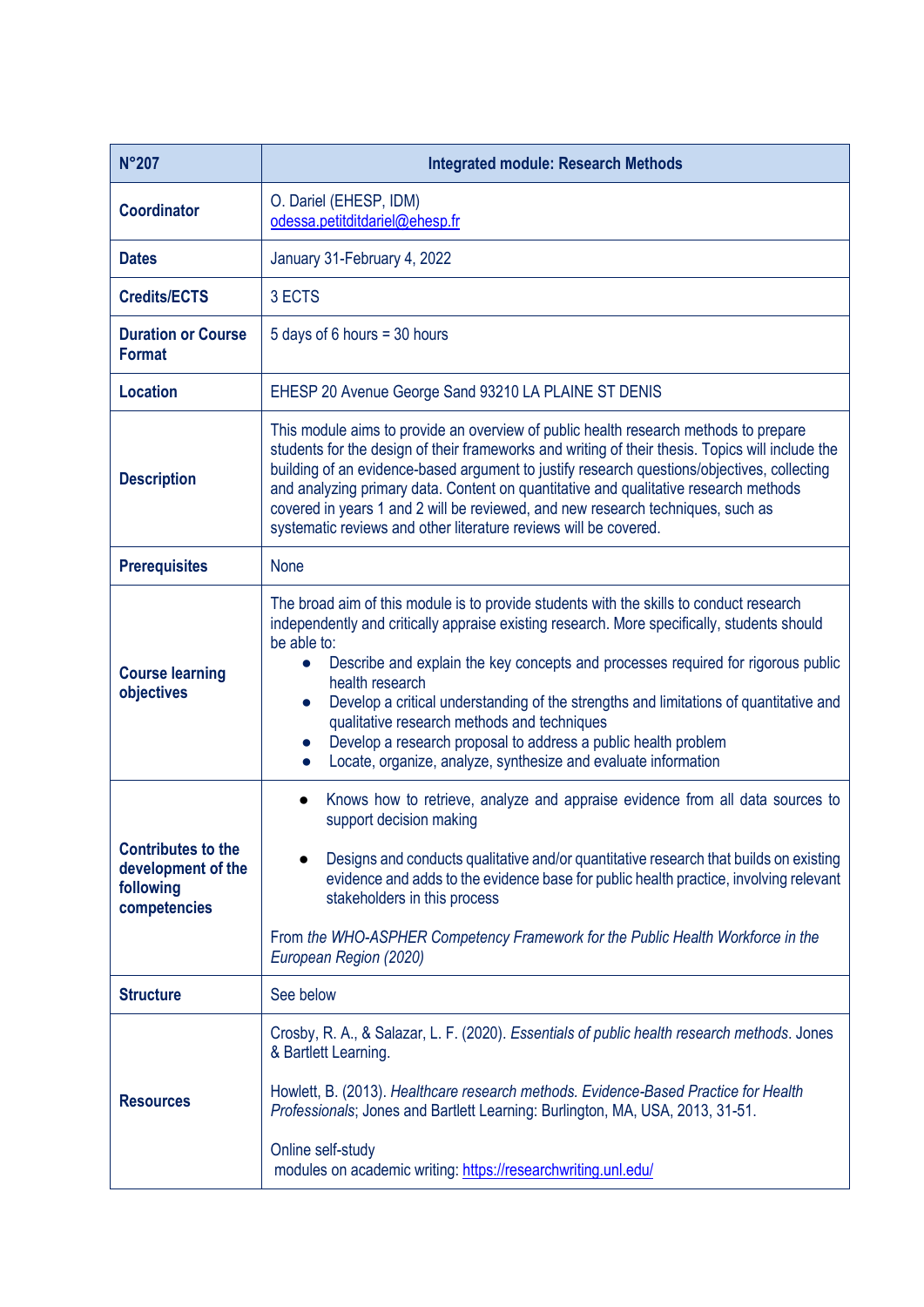| <b>Course requirement</b>        | Students are expected to attend all lectures and seminars. Class attendance will be<br>checked accordingly.<br>Students are expected to read and analyse selected papers for the group work before the<br>courses.                                                                                                                                                                                                                                                                                                                                                                                                                                                                                                                                                          |
|----------------------------------|-----------------------------------------------------------------------------------------------------------------------------------------------------------------------------------------------------------------------------------------------------------------------------------------------------------------------------------------------------------------------------------------------------------------------------------------------------------------------------------------------------------------------------------------------------------------------------------------------------------------------------------------------------------------------------------------------------------------------------------------------------------------------------|
| <b>Grading and</b><br>assessment | Class assessment: Thesis framework due 3-4 weeks following the start of the internship<br>$(100\%)$                                                                                                                                                                                                                                                                                                                                                                                                                                                                                                                                                                                                                                                                         |
| <b>Course policy</b>             | <b>Attendance &amp; punctuality</b><br>Regular and punctual class attendance is a prerequisite for receiving credit in a<br>course. Students are expected to attend each class. Attendance will be taken at each class.<br>The obligations of attendance and punctuality cover every aspect of the course: - lectures,<br>conferences, group projects, assessments, examinations, as described in EHESP Academic<br>Regulations http://mph.ehesp.fr EHESP Academic Regulation Article. 3).<br>If students are not able to make it to class, they are required to send an email to the instructor<br>and to the MPH program coordinating team explaining their absence prior to the scheduled<br>class date. All supporting documents are provided to the end-of-year panel. |
|                                  | Students who miss class are responsible for content. Any student who misses a class has<br>the responsibility for obtaining copies of notes, handouts and assignments. If additional<br>assistance is still necessary, an appointment should be scheduled with the instructor. Class<br>time is not to be used to go over material with students who have missed class.                                                                                                                                                                                                                                                                                                                                                                                                     |
|                                  | Lateness: Students who are more than 10 minutes late may be denied access to a class.<br>Repeated late arrivals may be counted as absences (See http://mph.ehesp.fr EHESP<br>Academic Regulation Article. 3 Attendance & Punctuality)                                                                                                                                                                                                                                                                                                                                                                                                                                                                                                                                       |
|                                  | Maximum absences authorized & penalty otherwise<br>Above 20% of absences will be designated a fail for a given class. The students will be<br>entitled to be reassessed in any failed component(s). If they undertake a reassessment or<br>they retake a module this means that they cannot normally obtain more than the minimum<br>pass mark (i.e. 10 out of 20)                                                                                                                                                                                                                                                                                                                                                                                                          |
|                                  | <b>Exceptional circumstances</b><br>Absence from any examination or test, or late submission of assignments due to illness,<br>psychological problems, or exceptional personal reasons must be justified; otherwise,<br>students will be penalized, as above mentioned. Students must directly notify their professor<br>or the MPH academic secretariat before the exam or before the assignment deadline. Before<br>accepting the student's justification, the professor or the MPH academic secretariat has the<br>right to request either a certificate from the attending physician or from a psychologist, or from<br>any other relevant person (See http://mph.ehesp.fr EHESP Academic Regulation Article 4<br>Examinations).                                        |
|                                  | Courtesy: All cell phones/pages MUST be turned off during class time.<br>Students are required to conduct themselves according to professional standards, eating<br>during class time is not permitted during class time, such as course or group work.                                                                                                                                                                                                                                                                                                                                                                                                                                                                                                                     |
| <b>Valuing diversity</b>         | Diversity enriches learning. It requires an atmosphere of inclusion and tolerance, which<br>oftentimes challenges our own closely-held ideas, as well as our personal comfort<br>zones. The results, however, create a sense of community and promote excellence in the<br>learning environment. This class will follow principles of inclusion, respect, tolerance, and<br>acceptance that support the values of diversity. Diversity includes consideration of: (1) life<br>experiences, including type, variety, uniqueness, duration, personal values, political                                                                                                                                                                                                        |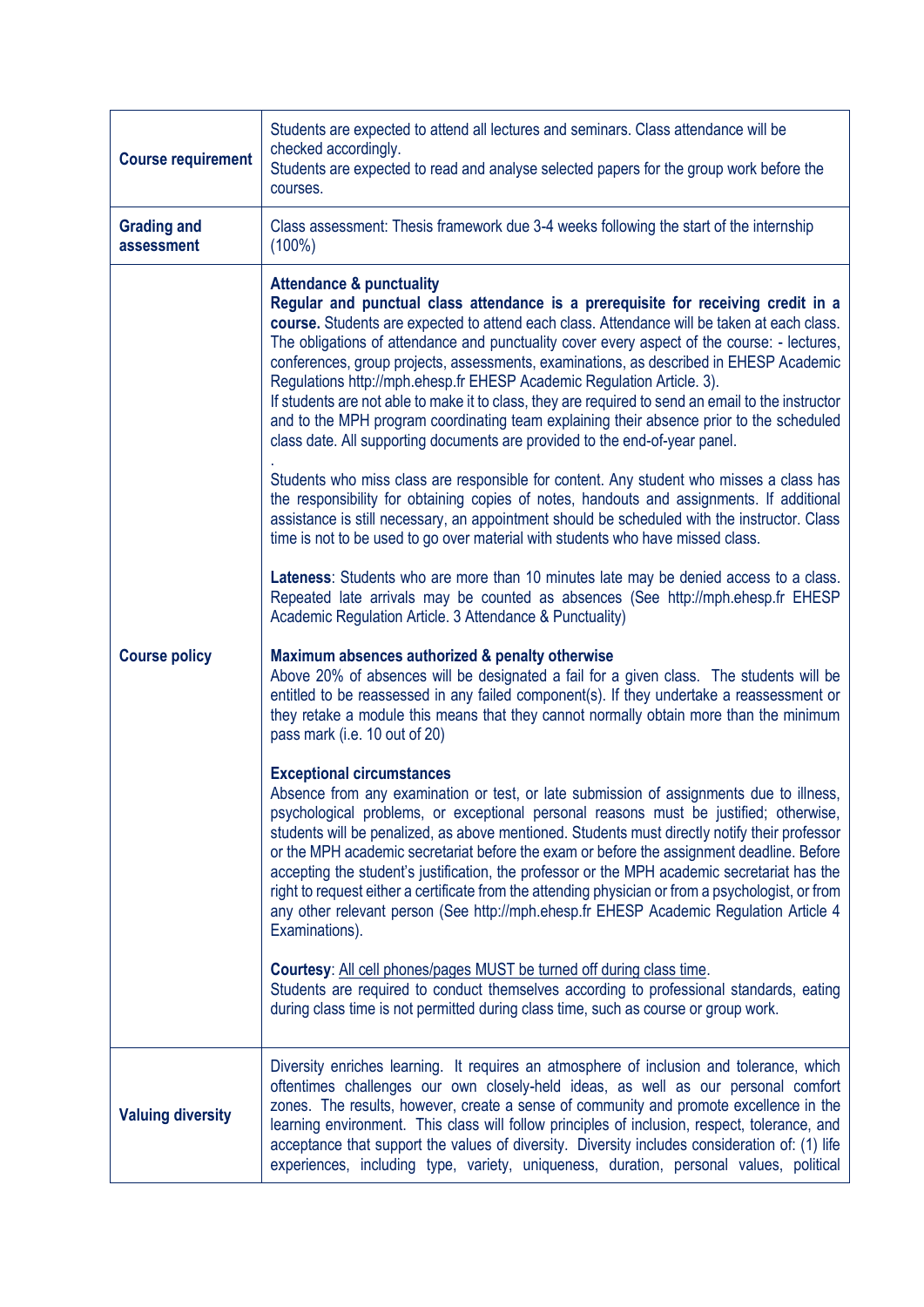|                          | viewpoints, and intensity; and (2) factors related to "diversity of presence," including, among<br>others, age, economic circumstances, ethnic identification, family educational attainment,<br>disability, gender, geographic origin, maturity, race, religion, sexual orientation and social<br>position.                                                                                                                                                                                                                  |
|--------------------------|-------------------------------------------------------------------------------------------------------------------------------------------------------------------------------------------------------------------------------------------------------------------------------------------------------------------------------------------------------------------------------------------------------------------------------------------------------------------------------------------------------------------------------|
| <b>Course evaluation</b> | EHESP requests that you complete a course evaluation at the end of the school year. Your<br>responses will be anonymous, with feedback provided in the aggregate. Open-ended<br>comments will be shared with instructors, but not identified with individual students. Your<br>participation in course evaluation is an expectation, since providing constructive feedback is<br>a professional obligation. Feedback is critical, moreover, to improving the quality of our<br>courses, as well as for instructor assessment. |

| Session 1 & 2                        | Introduction to health research: From public health problem to research<br>question & reviewing of the literature                                                                                                                                                                                                                                                                                                                                                |
|--------------------------------------|------------------------------------------------------------------------------------------------------------------------------------------------------------------------------------------------------------------------------------------------------------------------------------------------------------------------------------------------------------------------------------------------------------------------------------------------------------------|
| <b>Speakers</b>                      | Odessa Dariel, Aymery Constant & Library staff                                                                                                                                                                                                                                                                                                                                                                                                                   |
| <b>Session Outline</b>               | Morning: 9-12h<br>Introduction to health research<br>Finding a gap, formulating research questions, hypothesis and/or objectives<br>Afternoon: 13h-16h<br>Searching the literature<br>Critical analysis of existing literature<br><b>Practical exercises</b>                                                                                                                                                                                                     |
| <b>Learning</b><br><b>Objectives</b> | By the end of the two sessions students should be able to:<br>- Describe and explain the role of research in public health practice<br>- Locate, organize, analyze, synthesize and evaluate relevant information<br>- Know how to undertake and present a literature review<br>- Know how to develop a research question to address a public health problem                                                                                                      |
| <b>Date &amp; Duration</b>           | Monday January 31, 2022<br>6h                                                                                                                                                                                                                                                                                                                                                                                                                                    |
| <b>Training methods</b>              | Lecture, discussion & group work                                                                                                                                                                                                                                                                                                                                                                                                                                 |
| <b>Readings</b>                      | Davies, K. S. (2011). Formulating the evidence based practice question: a review<br>of the frameworks. Evidence Based Library and Information Practice, 6(2), 75-80.<br>Carnwell, R., & Daly, W. (2001). Strategies for the construction of a critical review<br>of the literature. Nurse education in practice, 1(2), 57-63.<br>Murad, M. H., Asi, N., Alsawas, M., & Alahdab, F. (2016). New evidence pyramid.<br>BMJ Evidence-Based Medicine, 21(4), 125-127. |

| Session 3 & 4          | Research design & development of research proposals                                                                                                                                                                                                |
|------------------------|----------------------------------------------------------------------------------------------------------------------------------------------------------------------------------------------------------------------------------------------------|
| <b>Speakers</b>        | <b>Odessa Dariel &amp; Aymery Constant</b>                                                                                                                                                                                                         |
| <b>Session Outline</b> | Morning: 9-12h & Afternoon: 13h-16h<br>Primary data collection & analysis<br>Data collection method & selection of study population<br>$\bullet$<br>Designing data collection tools (interview & observation guides)<br>$\bullet$<br>Data analysis |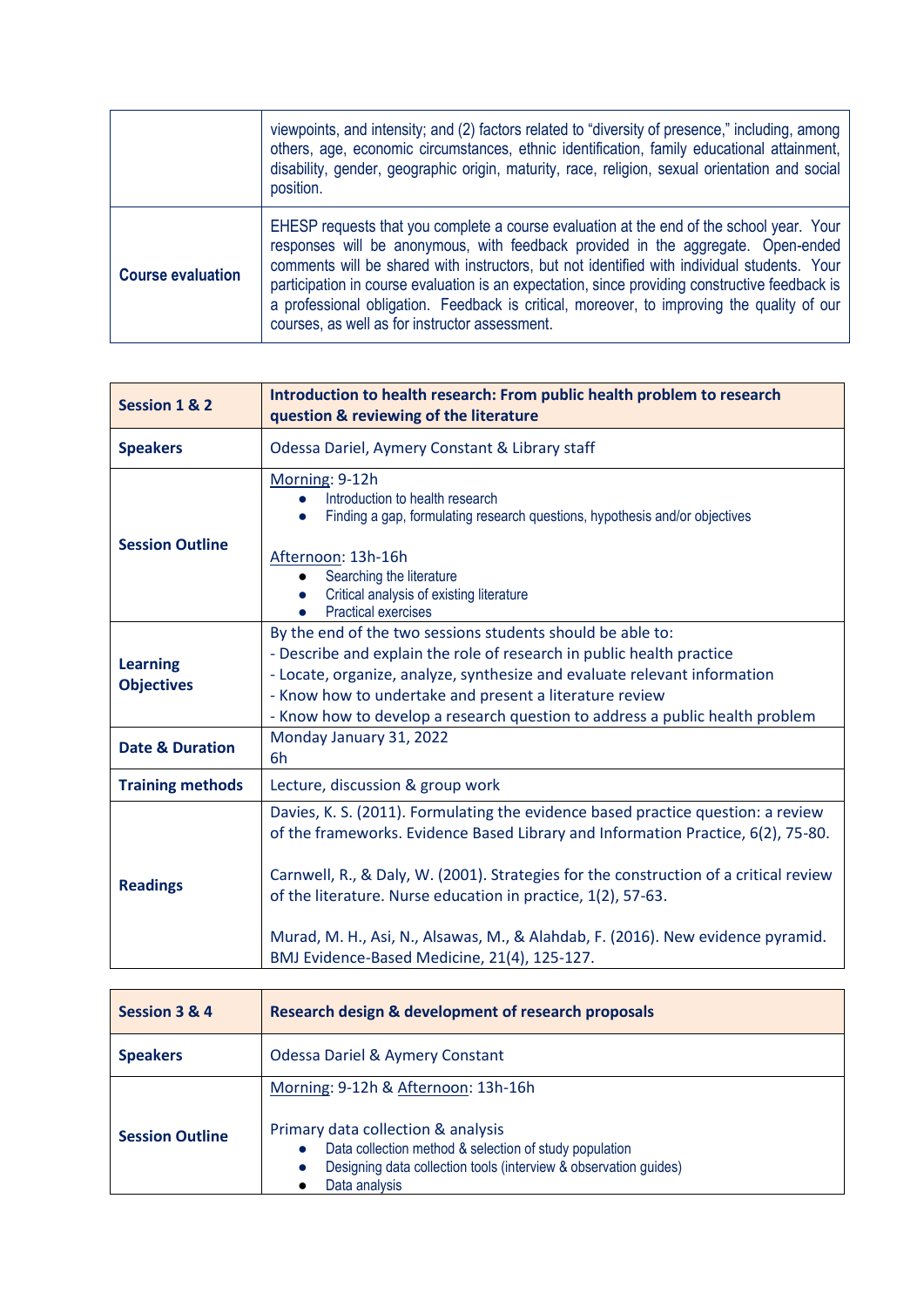| <b>Learning</b><br><b>Objectives</b> | By the end of the two sessions students should be able to:<br>- develop an appropriate study plan & study population<br>- choose the most appropriate data collection tools to answer a public health<br>question<br>- understand the basics of analysis of both qualitative and quantitative data |
|--------------------------------------|----------------------------------------------------------------------------------------------------------------------------------------------------------------------------------------------------------------------------------------------------------------------------------------------------|
| <b>Date &amp; Duration</b>           | Tuesday February 1st, 2022<br>6h                                                                                                                                                                                                                                                                   |
| <b>Training methods</b>              | Lecture, discussion & group work                                                                                                                                                                                                                                                                   |
| <b>Reading</b>                       | Howlett, B. (2013). Healthcare research methods. Evidence-Based Practice for<br>Health Professionals; Jones and Bartlett Learning: Burlington, MA, USA, 2013, 31-<br>51.                                                                                                                           |

| Session 5 & 6                        | <b>Systematic reviews &amp; meta-analyses</b>                                                                                                                                                                                                                                                      |
|--------------------------------------|----------------------------------------------------------------------------------------------------------------------------------------------------------------------------------------------------------------------------------------------------------------------------------------------------|
| <b>Speakers</b>                      | Nicole Pitcher                                                                                                                                                                                                                                                                                     |
| <b>Session Outline</b>               | Morning: 9-12h<br>Afternoon: 13h-16h                                                                                                                                                                                                                                                               |
| <b>Learning</b><br><b>Objectives</b> | By the end of the two sessions students should be able to:<br>Explain what systematic reviews and meta-analyses are, and their purpose<br>1.<br>Critically appraise protocols of systematic reviews and meta-analyses<br>2.<br>3.<br>Develop a protocol for a systematic review and meta-analysis. |
| <b>Date &amp; Duration</b>           | Wednesday February 2 <sup>nd</sup> , 2022<br>6h                                                                                                                                                                                                                                                    |
| <b>Training methods</b>              | Lecture, individual and group exercises.                                                                                                                                                                                                                                                           |
| <b>Reading</b>                       | Systematic reviews: CRD's guidance for undertaking reviews in healthcare<br>(https://www.york.ac.uk/media/crd/Systematic Reviews.pdf - url last<br>checked on 24.03.21)<br>The Cochrane Handbook (https://training.cochrane.org/handbook - url last<br>checked on 24.03.21)                        |

| Session 7 & 8                        | Other types of literature reviews: rapid and scoping reviews                                                                                                                                                                                                   |
|--------------------------------------|----------------------------------------------------------------------------------------------------------------------------------------------------------------------------------------------------------------------------------------------------------------|
| <b>Speakers</b>                      | Nicole Pitcher                                                                                                                                                                                                                                                 |
| <b>Session Outline</b>               | Morning: 9-12h<br>Afternoon: 13h-16h                                                                                                                                                                                                                           |
| <b>Learning</b><br><b>Objectives</b> | By the end of the two sessions students should be able to<br>Explain what rapid and scoping reviews are, and their purpose<br>Develop a protocol for these types of literature review<br>2.<br>Critically appraise reports of different types of review.<br>3. |
| <b>Date &amp; Duration</b>           | Thursday February 3rd, 2022<br>6h                                                                                                                                                                                                                              |
| <b>Training methods</b>              | Lecture, individual and group exercises.                                                                                                                                                                                                                       |
| <b>Reading</b>                       | Rapid Reviews to Strengthen Health Policy and Systems: A Practical Guide<br>Chapter 11 on Scoping Reviews of the Joanna Briggs Institute Manual for<br><b>Evidence Synthesis</b>                                                                               |